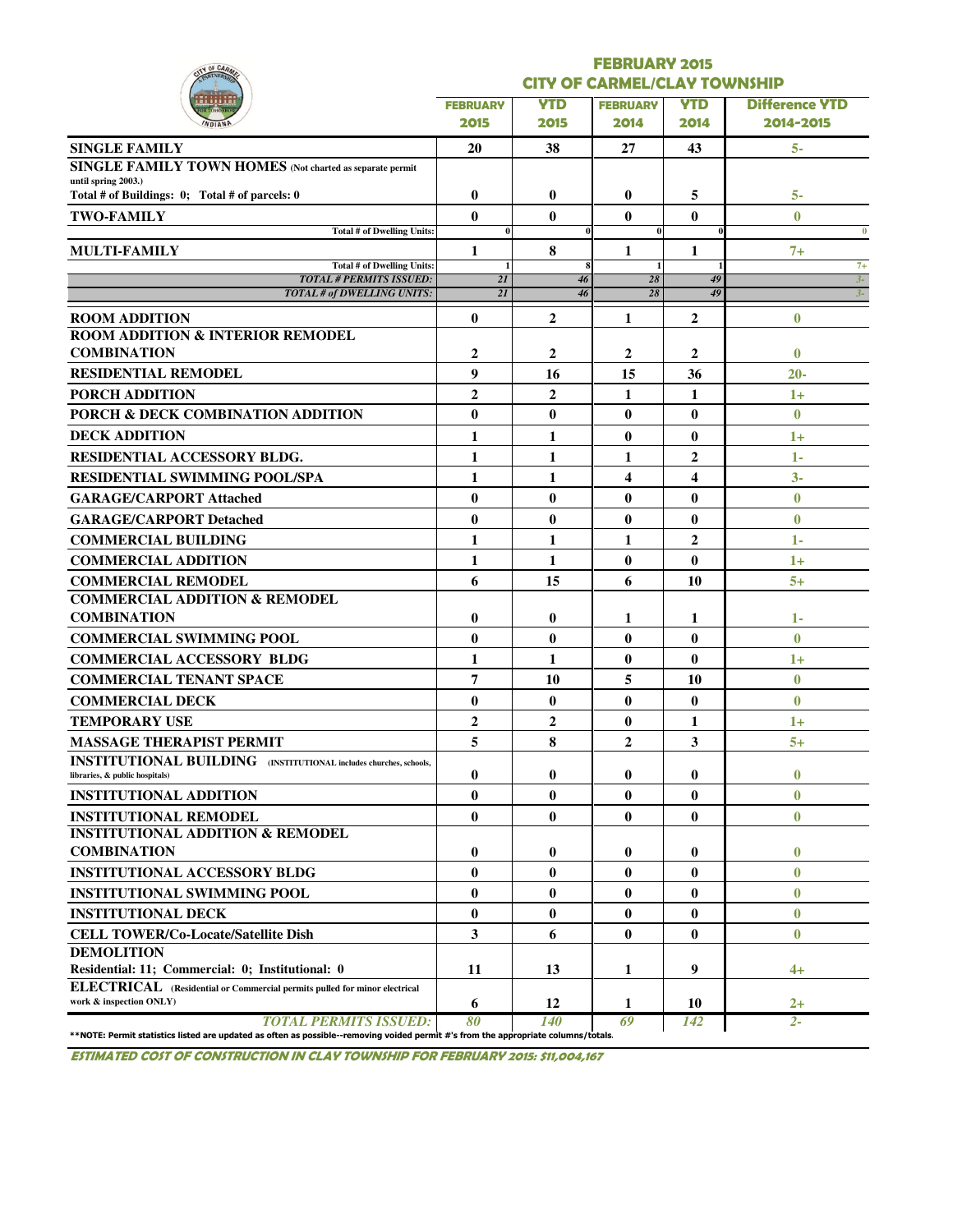# D.O.C.S. BUILDING & SIGN ACTIVITY FEBRUARY 2015

#### COMMERCIAL, INSTITUTIONAL, & MULTI-FAMILY - NEW STRUCTURES, ACCESSORY BUILDINGS, ADDITIONS, TENANT FINISHES, REMODELS, POOLS, DECKS (Institutional includes churches, schools & libraries)

| <b>Type of Construction</b> |
|-----------------------------|
|-----------------------------|

#### **Total Permits Issued**

### PERMITS ISSUED

| <b>COMMERCIAL NEW STRUCTURE:</b>                             |    |
|--------------------------------------------------------------|----|
| . White Box Finish, 12901 Old Meridian St.                   |    |
| <b>COMMERCIAL ADDITION:</b>                                  |    |
| . Kroger Canopy Addition, 1215 S. Range Line Rd.             |    |
| <b>COMMERCIAL ACCESSORY STRUCTURE:</b>                       |    |
| . Huntington Bank Drive Up ATM, 2140 E. 116th St.            |    |
| <b>COMMERCIAL TENANT FINISH / REMODEL:.</b>                  | 13 |
| • Nike Indianapolis Showroom, 900 E. 96th St. #123           |    |
| · California Closets, 1 South Range Line Rd. #400            |    |
| · Julie O'Brien Interiors, 200 S. Range Line Rd. #228        |    |
| • Mainstreet, 14390 Clay Terrace Blvd. #160                  |    |
| · St. Francis Health Carmel Hot Lab, 12188-B N. Meridian St. |    |
| • Delta Faucet Company, 55 E. 111th St.                      |    |
| • M2C2, 10333 N. Meridian St. $4^{\text{th}}$ Floor          |    |
| • Robert Half, 11590 N. Meridian St. 6 <sup>th</sup> Floor   |    |
| · Altar'd State, 14400 Clay Terrace Blvd. #120               |    |
| • Great Clips, 10725 N. Michigan Rd. #140                    |    |
| · Leo's Pet Care, 808 W. Main St.                            |    |
| · Urban Financial, 11350 N. Meridian St. #200                |    |
| • Red Robin, 9965 N. Michigan Rd.                            |    |
|                                                              |    |
| <b>RESIDENTIAL MULTI-FAMILY REMODEL:</b>                     |    |
| • Mohawk Hills Apartments, 1130-G Mohawk Hills Dr.           |    |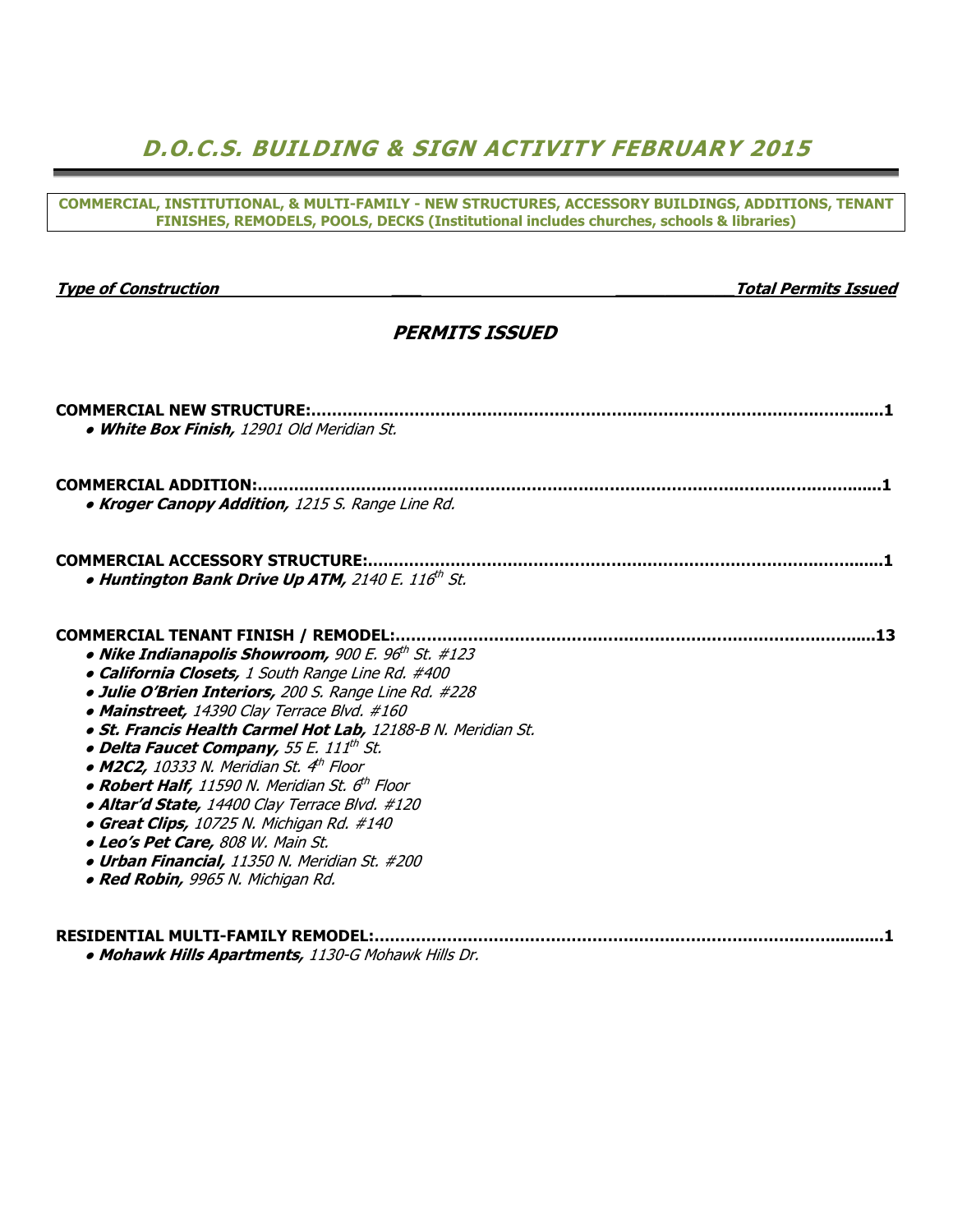### COMMERCIAL CERTIFICATES OF OCCUPANCY ISSUED

| . The Nash Building Parking Garage, 850 S. Range Line Rd.                                                                                                                                                              |  |
|------------------------------------------------------------------------------------------------------------------------------------------------------------------------------------------------------------------------|--|
| • Kroger Canopy Addition, 1215 S. Range Line Rd.                                                                                                                                                                       |  |
| <b>. Temporary Kroger Store, 1215 S. Range Line Rd.</b><br>· Adinamis, Michael & Saunders, 250 E. 96 <sup>th</sup> St. #150<br>• Expedient, 701 Congressional Blvd. #100<br>. Painting With a Twist, 301 E. Carmel Dr. |  |

- **St. Vincent Carmel Women's Center, 13420 N. Meridian St.**
- $\bullet$  The Runners Forum, 4335 W. 106th St. #700

## D.O.C.S. BUILDING & SIGN ACTIVITY FEBRUARY 2015

| <b>CARMEL UTILITIES PERMITS ISSUED: (Availability Fee Permits Included)</b>                                                                                                                                                                                                            |    |                            |   |                                    |     |  |  |  |  |  |  |  |
|----------------------------------------------------------------------------------------------------------------------------------------------------------------------------------------------------------------------------------------------------------------------------------------|----|----------------------------|---|------------------------------------|-----|--|--|--|--|--|--|--|
| <b>Water &amp; Sewer Permit:</b>                                                                                                                                                                                                                                                       | 13 | <b>Water Permits Only:</b> | 9 | <b>Prepaid Utilities:</b>          | 0   |  |  |  |  |  |  |  |
|                                                                                                                                                                                                                                                                                        |    |                            |   | <b>FEBRUARY 2015 FEBRUARY 2014</b> |     |  |  |  |  |  |  |  |
| <b>TOTAL PERMITS ISSUED:</b> (EXCLUDING Water, Sewer, and Sign Permits)                                                                                                                                                                                                                | 80 | 69                         |   |                                    |     |  |  |  |  |  |  |  |
| <b>TOTAL WATER &amp; SEWER PERMITS:</b>                                                                                                                                                                                                                                                |    |                            |   | 22                                 | 28  |  |  |  |  |  |  |  |
| <b>TOTAL SIGN PERMITS:</b> (May not include signs approved for/with the issuance/guidelines of a Temporary Use permit)                                                                                                                                                                 |    |                            |   | 20                                 | 6   |  |  |  |  |  |  |  |
| <b>BUILDING INSPECTIONS PERFORMED:</b>                                                                                                                                                                                                                                                 |    |                            |   | 297                                | 311 |  |  |  |  |  |  |  |
| (The # includes inspections by Urban Forestry; but does not include Carmel Fire Dept. or Code Enforcement inspections)<br><b>BUILDING PLAN REVIEWS:</b><br>(As of Feb. 2008: This # includes inspections plan reviews completed by the Building & Code staff for various permit types) |    |                            |   | 72                                 | 88  |  |  |  |  |  |  |  |
| <b>PUBLIC REQUEST FOR INFORMATION (RFI):</b>                                                                                                                                                                                                                                           |    |                            |   | 43                                 | 26  |  |  |  |  |  |  |  |

## D.O.C.S. NEWS AND NOTES FEBRUARY 2015

• Jim Blanchard attended a DNR workshop in Indianapolis on February 5.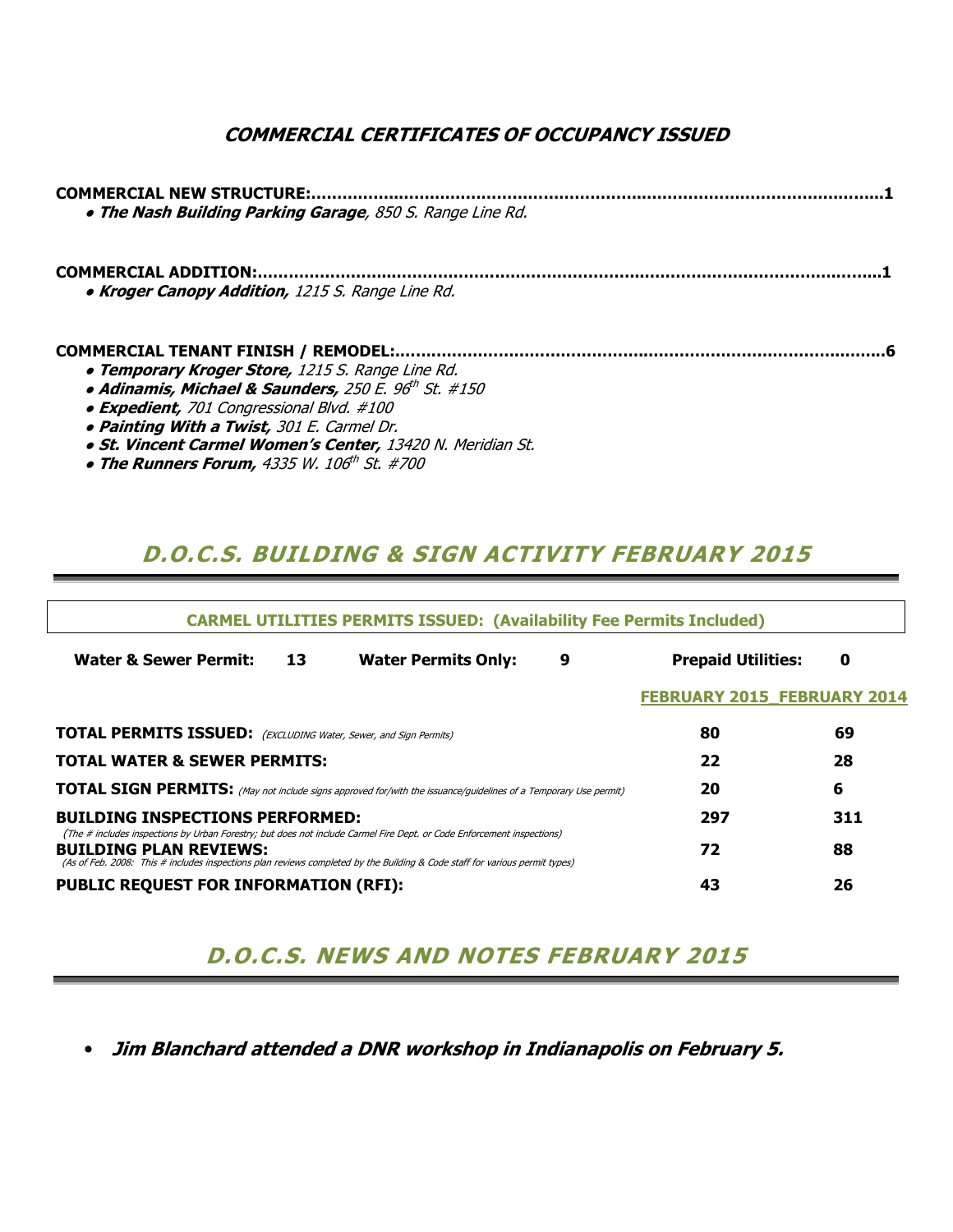## D.O.C.S. CODE ENFORCEMENT ACTIVITY FEBRUARY 2015

#### CODE ENFORCEMENT TASK REPORT SUMMARY FOR FEBRUARY 2015

| <b>COMPLAINTS RECEIVED</b> | <b>TOTAL:</b> | <b>INSPECTION STATISTICS</b> | TOTAL: |
|----------------------------|---------------|------------------------------|--------|
| EMAIL                      |               | <b>NEW CASES</b>             | 19     |
| "MY CARMEL" APP            | 8             | INITIAL INSPECTIONS          | 15     |
| <b>PHONE</b>               |               | <b>ABATEMENT</b>             | 4      |
| <b>REFERRAL</b>            | 0             | INITIAL VIOLATION NOTICE     | 11     |
| <b>STAFF</b>               | 3             | RE-INSPECTIONS               | 44     |
| WALK-IN                    |               | <b>CLOSED CASES</b>          | 26     |

### CODE ENFORCEMENT MONTHLY REPORT FOR FEBRUARY 2015

| <b>TYPE OF COMPLAINT/VIOLATION</b> | <b>NEW CASES</b> | <b>TYPE OF COMPLAINT/VIOLATION</b>  | <b>NEW CASES</b> |
|------------------------------------|------------------|-------------------------------------|------------------|
| <b>BUILDING CODE VIOLATIONS</b>    |                  | PROPERTY MAINTENANCE                |                  |
| <b>COMMERCIAL VEHICLE</b>          | 0                | RECREATIONAL VEHICLE                |                  |
| <b>DUMPSTER</b>                    |                  | RIGHT-OF-WAY OBSTRUCTION            |                  |
| <b>FARM ANIMALS</b>                | 0                | <b>SIDEWALK</b>                     |                  |
| <b>FENCE VIOLATION</b>             |                  | <b>SIGNS</b>                        | 49               |
| <b>GRASS OR WEEDS</b>              | 0                | <b>TRASH/DEBRIS</b>                 |                  |
| <b>HOME OCCUPATION</b>             |                  | UNSAFE BUILDING                     | 0                |
| NOISE REGULATIONS                  | 0                | VEHICLE ON DISPLAY, ON LAWN OR JUNK | 8                |
| OPEN AND ABANDONED                 |                  | ZONING USE VIOLATIONS               |                  |
| <b>OUTDOOR STORAGE</b>             |                  | <b>OTHER</b>                        |                  |
| PARKING IN LAWN/GREENBELT          |                  | <b>TOTAL</b>                        | 116              |
|                                    |                  |                                     |                  |

#### FORECLOSURE MONITORING SUMMARY FOR FEBRUARY 2015

| <b>TOTAL:</b> |
|---------------|
| 41            |
| 40            |
| 0             |
| $\mathcal{P}$ |
| 38            |
|               |
|               |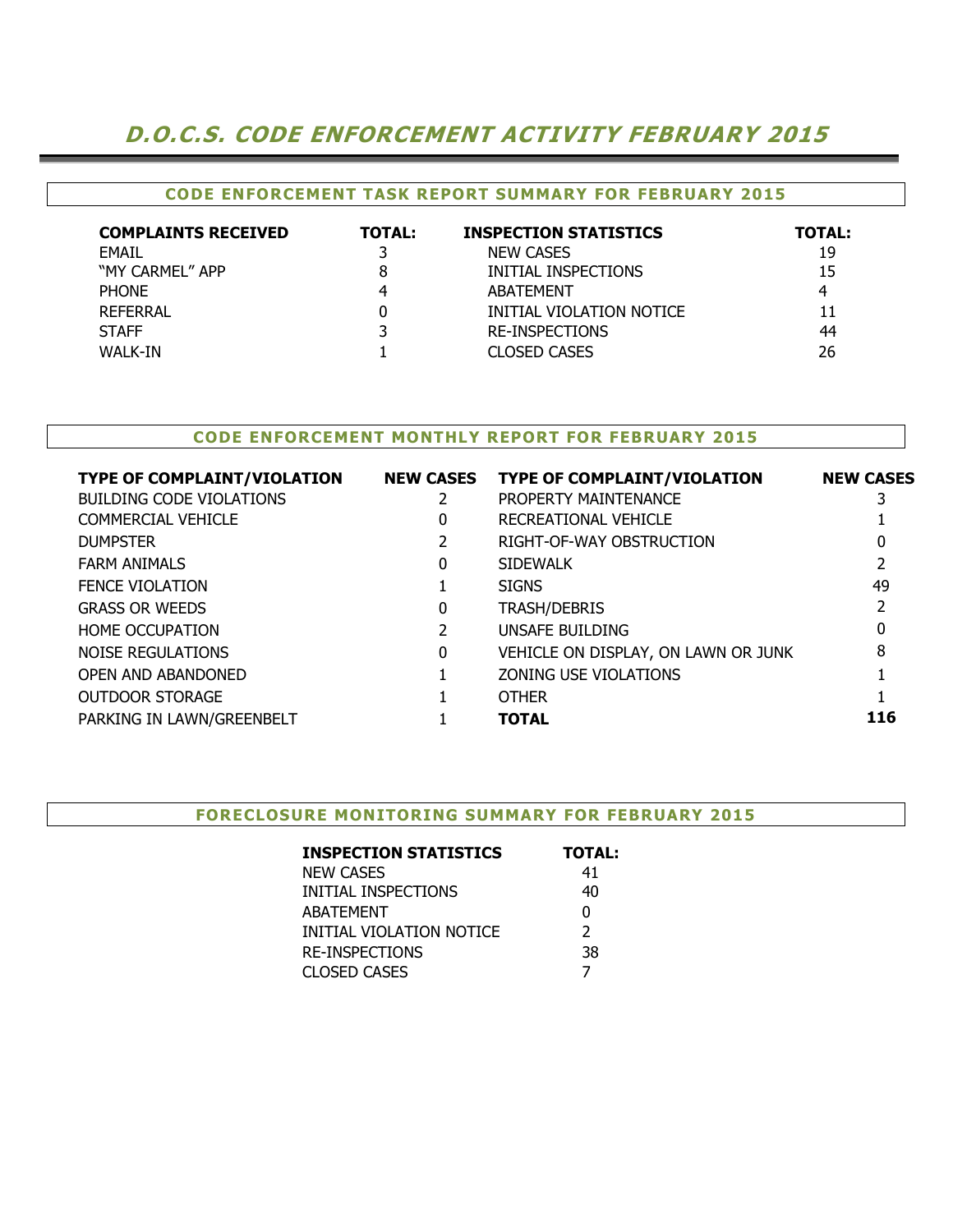### DEPARTMENT OF COMMUNITY SERVICES

INCOME REPORT FEBRUARY 1-28, 2015



| <b>Transaction Types:</b><br><b><i>NDIANA</i></b>                                                                                                                              | # of Transactions: | <b>Total Income of Transactions:</b> |
|--------------------------------------------------------------------------------------------------------------------------------------------------------------------------------|--------------------|--------------------------------------|
| <b>BUILDING PERMITS:</b> [Building permits includes the fee for full Certificate of Occupancy (C/O) or Substantial<br>Completion (C.S.C.) that will be issued, when required.] | 81                 | \$<br>70,204.58                      |
| <b>DEMOLITION PERMITS:</b>                                                                                                                                                     | 11                 | \$<br>3,053.50                       |
| <b>ELECTRICAL PERMITS:</b> (Separate electrical/meter inspections-no other work being done.)                                                                                   | 6                  | \$<br>381.00                         |
| <b>LATE FEES:</b>                                                                                                                                                              | $\mathbf 0$        | \$                                   |
| <b>MASSAGE THERAPIST PERMITS/RENEWALS:</b>                                                                                                                                     | 7                  | \$<br>140.00                         |
| RE-INSPECTION, EXTRA/ADDITIONAL INSPECTION, AND/OR TEMPORARY C/O / C.S.C.<br>FEES:                                                                                             | 27                 | \$<br>2,035.50                       |
| PLAN AMENDMENT: (COMMERCIAL/INSTITUTIONAL)                                                                                                                                     | $\mathbf{0}$       | \$                                   |
| PLAN AMENDMENT: (RESIDENTIAL)                                                                                                                                                  | 0                  | \$                                   |
| <b>SPECIAL EVENT PERMITS:</b>                                                                                                                                                  | 2                  | \$<br>351.00                         |
| TEMPORARY USE PERMITS/EXTENSIONS:                                                                                                                                              | 1                  | \$<br>320.50                         |
| <b>ADLS: (Applications)</b>                                                                                                                                                    | 3                  | \$<br>2,901.00                       |
| <b>ADLS AMENDMENTS:</b>                                                                                                                                                        | $\mathbf{1}$       | \$<br>643.00                         |
| <b>COMMITMENT AMENDMENTS:</b>                                                                                                                                                  | 0                  | \$                                   |
| <b>DEVELOPMENT PLAN:</b>                                                                                                                                                       | 2                  | \$<br>3,205.04                       |
| <b>DEVELOPMENT PLAN AMENDMENTS:</b>                                                                                                                                            | 2                  | \$<br>2,269.36                       |
| <b>HPR REVIEWS:</b>                                                                                                                                                            | 0                  | \$                                   |
| <b>ORDINANCE AMENDMENT APPLICATIONS:</b>                                                                                                                                       | 0                  | \$                                   |
| <b>PLAT VACATIONS:</b>                                                                                                                                                         | 0                  | \$                                   |
| <b>PRIMARY PLATS:</b>                                                                                                                                                          | 0                  | \$                                   |
| <b>PRIMARY PLAT AMENDMENTS:</b>                                                                                                                                                | 0                  | \$                                   |
| <b>PUD ORDINANCES:</b>                                                                                                                                                         | $\mathbf{0}$       | \$                                   |
| <b>REZONE:</b>                                                                                                                                                                 | 0                  | \$                                   |
| <b>SDR SITE PLAN REVIEWS:</b>                                                                                                                                                  | 0                  | \$                                   |
| <b>SECONDARY PLATS / REPLATS:</b>                                                                                                                                              | 3                  | \$<br>9,054.00                       |
| <b>SUBDIVISION WAIVERS:</b>                                                                                                                                                    | 0                  | \$                                   |
| <b>ZONING WAIVER:</b>                                                                                                                                                          | 0                  | \$                                   |
| TAC ONLY APPLICATIONS:                                                                                                                                                         | 0                  | \$                                   |
| <b>COMMITMENT AMENDMENT:</b>                                                                                                                                                   | 0                  | \$                                   |
| <b>DEVELOPMENT STANDARDS VARIANCES:</b>                                                                                                                                        | 0                  | \$                                   |
| <b>HEARING OFFICER REVIEWS:</b>                                                                                                                                                | 1                  | \$<br>659.00                         |
| <b>SPECIAL EXCEPTION VARIANCE:</b>                                                                                                                                             | 0                  | \$                                   |
| <b>SPECIAL USES: (Inlcudes Special Use Amendments)</b>                                                                                                                         | 0                  | \$                                   |
| <b>USE VARIANCES:</b>                                                                                                                                                          | 0                  | \$                                   |
| <b>SIGN PERMITS:</b>                                                                                                                                                           | 18                 | \$<br>3,757.08                       |
| <b>ADMINSTRATIVE APPROVALS:</b>                                                                                                                                                | 0                  | \$                                   |
| <b>APPEALS:</b>                                                                                                                                                                | 0                  | \$                                   |
| MISC.: (COPIES/MAPS/DUPLICATE PLARCARDS/ETC)                                                                                                                                   | 1                  | \$<br>18.00                          |
| <b>ZONING DETAILS/LETTER:</b>                                                                                                                                                  | 0                  | \$                                   |
| <b>PARK &amp; RECREATION IMPACT FEE: (PRIF)</b>                                                                                                                                | $\overline{7}$     | \$<br>36,940.00                      |
| <b>TOTALS:</b>                                                                                                                                                                 |                    |                                      |
| <b>GENERAL FUND #101:</b>                                                                                                                                                      |                    | \$<br>98,992.56                      |
| <b>PRIF ACCOUNT # 106:</b>                                                                                                                                                     |                    | \$<br>36,940.00                      |
| <b>UTILITY FEES:</b> (Sewer/Water permits)                                                                                                                                     |                    | \$<br>62,823.00                      |
| <b>TOTAL DEPOSIT:</b>                                                                                                                                                          |                    | \$<br>198,755.56                     |
| <b>Last Month's General Fund Deposit:</b>                                                                                                                                      |                    | \$<br>91,229.30                      |
| <b>Last Month's Total Deposit:</b>                                                                                                                                             |                    | \$<br>186,181.30                     |

NOTE: Receipts were deposited for 19 business days this month.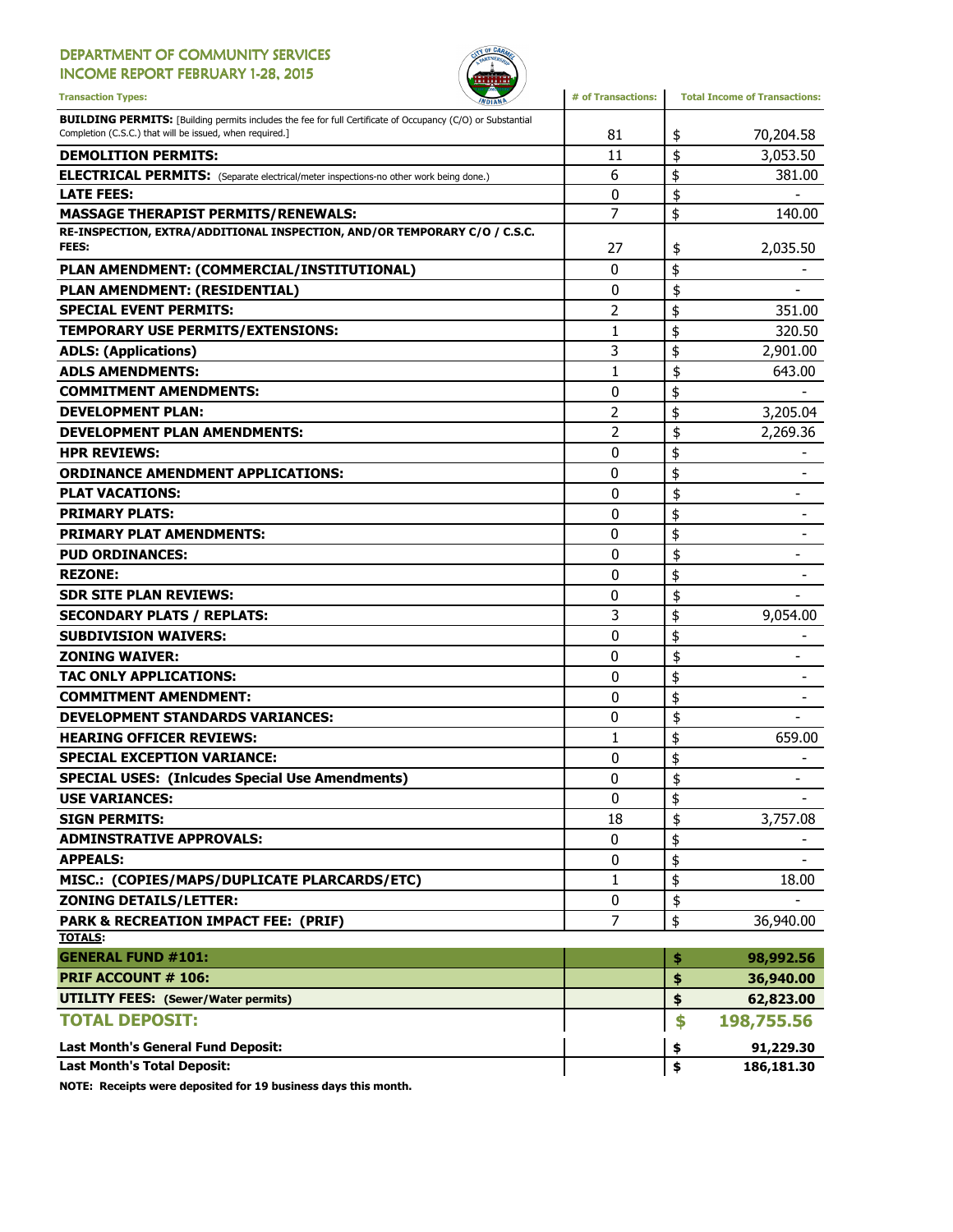# **City of Carmel Monthly Permits Issued Page 1**

| Issue<br>Date | <b>Status</b> | Permit<br>NO.        |                 | Subdiv Name                              | <b>Property Address</b>                     | Permit Type Description                                      | Estimated<br>Cost of<br>Construction | Sa Ft               | <b>Contractor Name</b>                          | <b>Contractor Address</b>                         | Cont.City                          | Cont.<br>State | Cont.<br>Zip | Cont.Phone                                   | Propety Owner (as listed<br>per applicant)          | Owner Adrs                                    | Owner City                                | Owner<br>State | Owner<br>Zip   |
|---------------|---------------|----------------------|-----------------|------------------------------------------|---------------------------------------------|--------------------------------------------------------------|--------------------------------------|---------------------|-------------------------------------------------|---------------------------------------------------|------------------------------------|----------------|--------------|----------------------------------------------|-----------------------------------------------------|-----------------------------------------------|-------------------------------------------|----------------|----------------|
| 02/02/15      |               | 15010069             |                 |                                          | 900 96TH ST E #123                          | COMMERCIAL REMODEL                                           | \$800,000                            | 11,165              | <b>H &amp; M CONSTRUCTION</b>                   | 50 SECURITY DR                                    | <b>JACKSON</b>                     |                | 38305        | (731) 664-6300                               | DUKE REALTY, L.P.                                   | 600 96TH ST E #100                            | <b>INDIANAPOLIS</b>                       |                | 46240          |
| 02/03/15      |               | 15010091             |                 | <b>AVIAN GLEN</b>                        | 4397 AVIAN WAY                              | RESIDENTIAL REMODEI                                          | \$5,000                              | 10                  | COSTLOW, CURT                                   | 8372 LAKESHORE CIRCLE #3417                       | <b>INDIANAPOLIS</b>                |                | 46250        |                                              | BARRETT, RICHARD JF                                 | 14397 AVIAN WAY                               | CARMEL                                    |                | 46033          |
|               |               | 15010104             |                 | <b>CHERRY TREE GROVE</b>                 | 6458 BRAUFR LN                              | RESIDENTIAL SINGLE FAMILY DWELLING                           | \$400,000                            | 4,664               | <b>CORONADO CUSTOM HOMES</b>                    | 1730 E 156TH ST                                   | <b>ARMEL</b>                       |                |              | 46033 (317) 867-4800                         | CORONADO CUSTOM HOMES                               | 1730 F 156TH ST                               | <b>ARMEL</b>                              |                | 46033          |
|               |               | 15010109             |                 | <b>HADLEY GROVE</b>                      | 2642 HADLEY GROVE SOUTH DR                  | RESIDENTIAL SINGLE FAMILY DWELLING                           | \$268,131                            | 2.369               | <b>M/I HOMES</b>                                | 8500 KEYSTONE CROSSING                            | <b>INDIANAPOLIS</b>                |                |              | 46240 (317) 255-9900                         | M/I HOMES                                           | 8500 KEYSTONE CROSSING STE 590                | <b>INDIANAPOLIS</b>                       |                | 46240          |
|               |               | 1501011              | 20              | <b>HADLEY GROVE</b>                      | 2629 HADLEY GROVE SOUTH DR                  | RESIDENTIAL SINGLE FAMILY DWELLING                           | \$285.048                            | 2.296               | <b>M/I HOMES</b>                                | 8500 KEYSTONE CROSSING                            | <b>INDIANAPOLIS</b>                |                |              | 46240 (317) 255-9900                         | <b>M/I HOMES</b>                                    | 8500 KEYSTONE CROSSING STE 590                | <b>NDIANAPOLIS</b>                        |                | 46240          |
| 02/04/15      |               | 14120052             |                 |                                          | 964 BURNING TREE LN                         | TEMPORARY USE SALES OFFICE                                   | \$0                                  | $\Omega$            | <b>VHITE, SALLY</b>                             | 1964 BURNING TREE LANE                            | CARMEL                             |                | 46032        |                                              | CROOKED STICK GOLF CLUB                             | 1964 BURNING TREE LN                          | CARMEL                                    |                | 46032          |
| 02/05/15      |               | 1501005              |                 | T4 SIMEON HAWKINS                        | 10 W MAIN ST #115                           | WALL SIGN PERMANENT                                          | \$0                                  | 16                  | SIGN-A-RAMA (INDY WEST)                         | 1331 N. CAPITAL AVE                               | <b>INDIANAPOLIS</b>                |                | 46204        | 317) 290-049                                 | <b>KEYSTONE CONSTRUCTION</b>                        | 47 PENNSYLVANIA ST S 10TH FLF                 | <b>NDIANAPOLIS</b>                        |                | 46204          |
|               |               | 1501005              |                 | <b>T4 SIMEON HAWKINS</b>                 | 10 W MAIN ST #115                           | SECONDARY PROJECTING SIGN PERMANENT                          | \$0                                  | $\overline{4}$      | SIGN-A-RAMA (INDY WEST)                         | 1331 N. CAPITAL AVE                               | NDIANAPOLIS                        |                |              | 46204 (317) 290-0491                         | <b>KEYSTONE CONSTRUCTION</b>                        | 47 PENNSYLVANIA ST S 10TH FLR                 | <b>NDIANAPOLIS</b>                        |                | 46204          |
|               |               | 15010093             |                 |                                          | S RANGE LINE RD #400                        | COMMERCIAL REMODEL                                           | \$30,676                             | 1.962               | SIGNATURE CONSTRUCTION, LLC                     | 720 THIRD AVE SW                                  | CARMEL                             |                |              | 46032 (317) 817-0360                         | CARMEL OTS, LLC                                     | 770 3RD AVE SW                                | CARMEL                                    |                | 46032          |
|               |               | 1501010              |                 |                                          | 200 S RANGE LINE RD #228                    | COMMERCIAL REMODEL                                           | \$93,546                             | 2.438               | SIGNATURE CONSTRUCTION, LLC                     | 720 THIRD AVE SW                                  | CARMEL                             |                |              | 46032 (317) 817-0360                         | INDIANA DESIGN CENTER LLC                           | 770 THIRD AVE SW                              | CARMEL                                    |                | 46032          |
|               |               | 1501011              |                 |                                          | 1611 N MERIDIAN ST CELL TOWER               | COMMERCIAL CELL TOWER                                        | \$23,000                             | 100                 | AT&T, C.O. BLACK & VEATCH                       | 7600 S COUNTY LINE RD                             | <b>BURR RIDGE</b>                  |                |              | 60527 (913) 458-121                          | ZELLER CARMEL, LLC                                  | 11611 N MERIDIAN ST #120                      | CARMEL                                    |                | 46032          |
|               |               | 1501011              |                 |                                          | 3085 HAMILTON CROSSING BLVD - CELL          | <b>COMMERCIAL CELL TOWER</b>                                 | \$11,000                             | 100                 | AT&T, C.O. BLACK & VEATCH                       | 7600 S COUNTY LINE RD                             | <b>BURR RIDGE</b>                  |                |              | 60527 (913) 458-121                          | DUKE REALTY, L.P.                                   | 600 96TH ST E #100                            | <b>INDIANAPOLIS</b>                       |                | 46240          |
| 02/06/15      |               | 1501009              |                 |                                          | 4390 CLAY TERRACE BLVD #160                 | COMMERCIAL REMODEL                                           | \$350,000                            | 5,835               | AUTH CONSTRUCTION, LLC                          | 11 CONGRESSIONAL BLVD                             | ARMEL                              |                |              | 46032 (317) 848-6500                         | CLAY TERRACE PARTNERS LLC                           | 11595 MERIDIAN ST N #250                      | CARMEL                                    |                | 46032          |
|               |               | 1501011              |                 |                                          | 776 E 116 ST - CELL TOWER                   | COMMERCIAL CELL TOWER                                        | \$3,306                              | 1 440               | <b>ERFECT WIRELESS</b>                          | 3405 W 96TH ST                                    | NDIANAPOLIS                        |                |              | 46268 (317) 753-1141                         | WOODLAND SHOPPES A PARTNERSHIP                      | 1776 EAST 116TH STREET                        | CARMEL                                    |                | 46032          |
|               |               | 15010118             |                 | 42 ANNALLY DOWNS                         | 3305 W 106 ST                               | RESIDENTIAL REMODEI                                          | \$10,000                             | 580                 | <b>MATTINGLY HOME IMPROVEMENT</b>               | 219 N EAST STREET                                 | PENDLETON                          |                |              | 46064 (317) 430-4220                         | TOY, MELANIE                                        | 3305 W 106TH ST                               | CARMEL                                    |                | 46032          |
|               |               | 1502001              |                 |                                          | 2315 PENNSYLVANIA ST                        | <b>GROUND SIGN TEMPORARY</b>                                 | \$0                                  | 20                  | <b>ISF SIGN SPECIALISTS</b>                     | 6468 RUCKER RD                                    | <b>INDIANAPOLIS</b>                |                |              | 46220 (317) 251-121                          | MS CARMEL, LLC                                      | 14390 CLAY TERRACE BLVD #205                  | CARMEL                                    |                | 46032          |
|               |               | 1502002              |                 | 77 COOL CREEK ESTATES                    | 418 COOL CREEK DR                           | ELECTRICAL PERMIT/INSPECTION                                 | \$0                                  | $\Omega$            | <b>BARTH ELECTRIC</b>                           | 1934 N ILLINOIS                                   | <b>INDIANAPOLIS</b>                |                |              | 46202 (317) 924-6226                         | GILBERT, ANDY                                       | 1418 COOL CREEK DR                            | CARMEL                                    |                | 46033          |
| 02/09/15      |               | 15020003             |                 | NORTH MERIDIAN HEIGHT                    | 307 LYNNE DR                                | <b>DEMOLITION</b>                                            | \$0                                  | $\Omega$            | OLES ENGINEERING CORP                           | <b>3249 S. INDIANAPOLIS RD</b>                    | <b>NHITESTOWN</b>                  |                | 46075        | (317) 281-0568                               | BROWNING CONSTRUCTION INC                           | 6100 W 96TH ST #250                           | <b>NDIANAPOLIS</b>                        |                | 46278          |
|               |               | 5020004              |                 | NORTH MERIDIAN HEIGHT                    | 306 LYNNE DR                                | <b>DEMOLITION</b>                                            | \$0                                  | $\Omega$            | <b>OLES ENGINEERING CORP</b>                    | <b>3249 S. INDIANAPOLIS RD</b>                    | <b>NHITESTOWN</b>                  |                | 46075        | (317) 281-0568                               | BROWNING CONSTRUCTION INC                           | 6100 W 96TH ST #250                           | <b>INDIANAPOLIS</b>                       |                | 46278          |
|               |               | 15020005             | 40              | NORTH MERIDIAN HEIGHT                    | 208 LYNNE DR                                | <b>DEMOLITION</b>                                            | \$0                                  | $\overline{0}$      | OLES ENGINEERING CORP                           | 6249 S. INDIANAPOLIS RD                           | NHITESTOWN                         |                |              | 46075 (317) 281-0568                         | BROWNING CONSTRUCTION INC                           | 6100 W 96TH ST #250                           | INDIANAPOLIS                              |                | 46278          |
| 02/10/15      |               | 15010020             |                 |                                          | 2140 E 116 ST - DRIVE UP ATM                | COMMERCIAL ACCESSORY STRUCTURE                               | \$25,000                             | 56                  | <b>WESNEY CONSTRUCTION</b>                      | 791 SCIENCE BLVD                                  | GAHANNA                            |                |              | 43230 (614) 751-571                          | MSI EAST 116TH ST CARMEL PORTFOLIO                  | 3625 DUFFERN ST #500                          | <b>DOWNVIEW</b>                           |                | 00000          |
|               |               | 1502001              | 86              | THE MEADOWS AT THE LE                    | 7061 ALICE PAUL LN                          | RESIDENTIAL SINGLE FAMILY DWELLING                           | \$140,000                            | 4,101               | RYLAND HOMES                                    | 9025 N RIVER RD #100                              | <b>INDIANAPOLIS</b>                |                |              | 46240 (317) 846-4200                         | RYLAND HOMES                                        | 9025 N RIVER RD #100                          | <b>INDIANAPOLIS</b>                       |                | 46240          |
| 02/11/15      |               | 1502001              |                 |                                          | 2188-B N MERIDIAN ST - HOT LAB              | COMMERCIAL REMODEL                                           | \$34,525                             | 60                  | FONN AND BLANK CONSTRUCTION 5721 PROGRESS RD    |                                                   | <b>INDIANAPOLIS</b>                |                | 46241        | (317) 423-1020                               | <b>HEALTH CARE REIT</b>                             | 750 MOUNT CARMEL MALL #305                    | COLUMBUS                                  |                | 43222          |
|               |               | 1502001              |                 | HOLADAY HILLS AND DALES                  | 2340 E 99 ST                                | RESIDENTIAL ADDITION AND REMODEL                             | \$85,000                             | 890                 | EGHAIE, ROBERT                                  | 2340 E 99TH ST                                    | <b>INDIANAPOLIS</b>                |                | 46280        |                                              | LEGHAIE, ROBERT                                     | 2340 E 99TH ST                                | <b>INDIANAPOLIS</b>                       |                | 46280          |
|               |               | 1502001              |                 | NORTHWOOD HILLS                          | 1721 WESTWOOD DR                            | RESIDENTIAL REMODEI                                          | \$32,000                             | 2.400               | HAYS & SONS CONSTRUCTION                        | 757 E MURRY ST                                    | <b>INDIANAPOLIS</b>                |                |              | 46227 (317) 788-091                          | <b>CLAFFEY, ROGEF</b>                               | 11721 WESTWOOD DR                             | CARMEL                                    |                | 46033          |
|               |               | 502002               |                 |                                          | 55 E 111 ST                                 | COMMERCIAL TENANT FINISH                                     | \$80,000                             | 5.448               | CAPITOL CONSTRUCTION                            | 1051 VILLAGE SQUARE LANE                          | <b>FISHERS</b>                     |                | 46038        |                                              | DELTA FAUCET COMPANY                                | 55 111TH ST                                   | <b>INDIANAPOLIS</b>                       |                | 46280          |
| 02/12/15      |               | 15010088             |                 | THE MEADOWS AT THE LE                    | 4095 JAMES DEAN DR                          | RESIDENTIAL SINGLE FAMILY DWELLING                           | \$180,000                            | 5.535               | <b>YEAND HOMES</b>                              | 9025 N RIVER RD #100                              | NDIANAPOLIS                        |                |              | 46240 (317) 846-4200                         | <b>RYLAND HOMES</b>                                 | 9025 N RIVER RD #100                          | <b>NDIANAPOLIS</b>                        |                | 46240          |
|               |               | 15020001             | 10 <sup>1</sup> | <b>WOODLAND SPRINGS</b>                  | 0 SHORE CIR                                 | RESIDENTIAL REMODEI                                          | \$83,756                             | 608                 | SPIVEY CONSTRUCTION                             | 108 E EPLER AVE                                   | <b>INDIANAPOLIS</b>                |                |              | 46227 (317) 786-4337                         | <b>BOLAND, KEITH &amp; LOR</b>                      | 10 SHORE CIRCLE                               | CARMEL                                    |                | 46032          |
|               |               | 15020020             |                 | <b>152 FOSTER ESTATES</b>                | 4219 SKIPPER CT                             | RESIDENTIAL SWIMMING POOL                                    | \$59,000                             | 1.612               | POOLS OF FUN                                    | 3891 CLARK CREEK ROAD                             | PLAINFIELD                         |                |              | 46168 (317) 839-331                          | KIRITSIS, TOM & IMAN                                | 14219 SKIPPER CT                              | CARMEL                                    |                | 46033          |
| 02/13/15      |               | 1501011              |                 | <b>LAKESIDE PARK</b>                     | 2516 HEATHERMOOR PARK DR N                  | RESIDENTIAL REMODEI                                          | \$55,400                             | 1.940               | BOLES CUSTOM HOMES, LTD                         | P.O.BOX 556                                       | <b>EISHERS</b>                     |                |              | 46038 (317) 595-0823                         | TIPPINS. WILLIAM D & DIANE W                        | 2516 HEATHERMOOR PARK DR N                    | CARMEL                                    |                | 46074          |
|               |               | 1502002              |                 | <b>46 LONGRIDGE ESTATES</b>              | 186 LISTON DF                               | RESIDENTIAL SINGLE FAMILY DWELLING                           | \$458,000                            | 5.836               | <b>PULTE HOMES OF INDIANA</b>                   | 1590 N MERIDIAN ST #530                           | CARMEL                             |                | 46032        | (317) 575-235                                | PULTE HOMES                                         | 11590 N. MERIDIAN ST #530                     | CARMEL                                    |                | 46032          |
|               |               | 1502003              |                 |                                          | 0333 N MERIDIAN ST 4TH FLOOR                | COMMERCIAL TENANT FINISH                                     | \$277,000                            | 21.545              | CAPITOL CONSTRUCTION                            | 1051 VILLAGE SQUARE LANE                          | <b>ISHERS</b>                      |                | 46038        |                                              | <b>MERIDIAN PLAZA PROPERTY LLC</b>                  | 11611 N MERIDIAN ST #120                      | <b>ARMEL</b>                              |                | 46032          |
| 02/16/15      |               | 15020036             |                 | 48 CASS ESTATES                          | 1364 ZANARDI CT                             | RESIDENTIAL REMODEI                                          | \$10,000                             | 1,300               | PASCHAL, BRANDON                                | 11364 ZANARDI CT                                  | <b>ZIONSVILLE</b>                  |                | 46077        |                                              | PASCHAL, BRANDON                                    | 1364 ZANARDI COURT                            | ZIONSVILLE                                |                | 46077          |
|               |               | 15020007             | 85              | <b>CEDAR POINT</b>                       | 9845 CEDAR POINT DR                         | RESIDENTIAL ADDITION AND REMODEL                             | \$60,000                             | 840                 | <b>G HOME IMPROVEMENT</b>                       | 517 MAIN ST                                       | <b>BEECH GROV</b><br><b>CARMEL</b> |                | 46107        |                                              | PARKOVICH, NICK & KRISTIN                           | 9845 CEDAR POINT DR                           | CARMEL<br>CARMEL                          |                | 46032          |
| 02/17/15      |               | 15020037             |                 | 5PT R A FRANKE                           | 1590 N MERIDIAN ST - 6TH FLOOR              | COMMERCIAL TENANT FINISH                                     | \$130,000                            | 1.602               | REI CONSTRUCTION LLC                            | 1016 3RD AVE SW #200                              |                                    |                |              | 46032 (317) 573-628                          | <b>REI INVESTMENTS</b>                              | 11711 MERIDIAN ST N #200                      |                                           |                | 46032          |
|               |               | 1501009              |                 |                                          | 2901 OLD MERIDIAN ST                        | COMMERCIAL NEW STRUCTURE                                     | \$23,000                             | 4.500               | <b>ACCELL CONSTRUCTION</b>                      | 3621 CAMPBELL ST                                  | PLAINFIELD                         |                |              | 46168- (317) 838-996                         | JKB PROPERTIES, LLC                                 | 241 N PENNSYLVANIA ST STE 300                 | <b>INDIANAPOLIS</b><br><b>NDIANAPOLIS</b> |                | 46204<br>46204 |
|               |               | 1502000              |                 |                                          | 4400 CLAY TERRACE BLVD #120                 | COMMERCIAL TENANT FINISH                                     | \$1,200,000                          | 6,306               | TUDIO FOUR DESIGN, INC                          | 414 CLINCH AVE                                    | <b>KNOXVILLE</b>                   |                | 37902        | (865) 523-500                                | SIMON PROPERTY GROUI                                | 225 WASHINGTON STV                            |                                           |                |                |
|               |               | 15020027<br>15020030 |                 | <b>GLEN OAKS</b><br>SUN MUNDY ONE TWO TH | 3345 W LETTS LN<br>10725 N MICHIGAN RD #140 | RESIDENTIAL DECK ADDITION<br><b>COMMERCIAL TENANT FINISH</b> | \$7,800<br>\$20,000                  | 500<br>1.170        | EFFERSON, DAVID<br><b>JARKSMEN CONSTRUCTION</b> | 13345 W LETTS LANE<br>1435 BROOKVILLE WAY SUITE D | CARMEL<br><b>INDIANAPOLIS</b>      |                |              | 46074 (317) 538-2993<br>46239 (317) 844-3993 | VALDEZ, JAMES & RANDI<br>SANDOR DEVELOPMENT COMPANY | 13345 W LETTS LANE<br>10689 PENNSYLVANIA ST N | CARMEL<br>CARMEL                          |                | 46074<br>46032 |
|               |               | 1502005              |                 | THE PRESERVE AT BEAR O                   | 4498 VOYAGUER WAY                           | RESIDENTIAL SINGLE FAMILY DWELLING                           | \$332,000                            | 5.332               | PULTE HOMES OF INDIANA                          | 1590 N MERIDIAN ST #530                           | CARMEL                             |                |              | 46032 (317) 575-2350                         | PULTE HOMES                                         | 11590 MERIDIAN ST N #530                      | CARMEL                                    |                | 46032          |
|               |               | 1502005              |                 | THE PRESERVE AT BEAR C                   | 4504 VOYAGUER WAY                           | RESIDENTIAL SINGLE FAMILY DWELLING                           | \$520,000                            |                     |                                                 | 1590 N MERIDIAN ST #530                           | CARMEL                             |                |              | 46032 (317) 575-2350                         | PULTE HOMES                                         | 11590 MERIDIAN ST N #530                      | CARMEL                                    |                | 46032          |
|               |               | 502006               |                 |                                          | 46 W 136TH ST                               | ELECTRICAL PERMIT/INSPECTION                                 | \$0                                  | 7,219<br>$^{\circ}$ | PULTE HOMES OF INDIANA<br>THE HOOSIER CO        | 5421 W 86TH ST                                    | <b>INDIANAPOLIS</b>                |                | 46268        | (317) 872-8125                               | <b>CITY OF CARMEL</b>                               | ONE CIVIC SQUARE                              | CARMEL                                    |                | 46032          |
|               |               |                      |                 |                                          |                                             |                                                              |                                      |                     |                                                 |                                                   |                                    |                |              |                                              |                                                     |                                               |                                           |                |                |
|               |               |                      |                 |                                          | 80<br><b>Total Permits:</b>                 |                                                              |                                      |                     | <b>Total Estimated Cost of Construction:</b>    | \$11,004,167.00                                   |                                    |                |              | Total Sq.Ft.:                                | 205,575                                             |                                               |                                           |                |                |

Status(Stat Column) codes mean: O=Open/incomplete; C=Closed/completed (includes completed permits where C/O's are not issued-like demolition or separate electrical permits);<br>E=Expired-project may or may not have been compl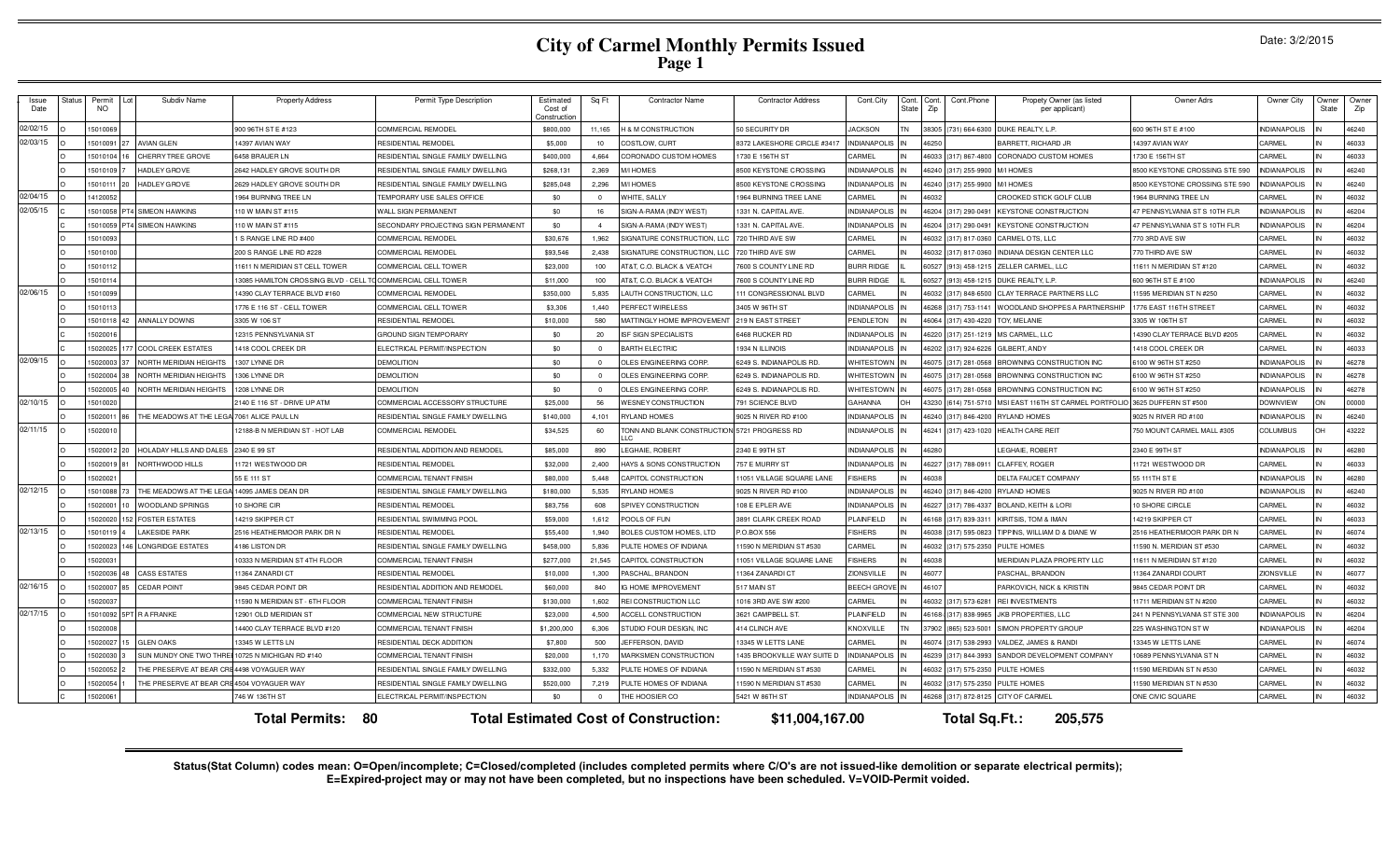# **City of Carmel Monthly Permits Issued Page 2**

|  | Date: 3/2/2015 |
|--|----------------|
|--|----------------|

| Issue<br>Date | <b>Status</b> | Permit<br><b>NO</b> | Subdiv Name                                           | <b>Property Address</b>              | Permit Type Description            | Estimated<br>Cost of<br>Construction | Sq Ft          | <b>Contractor Name</b>                           | <b>Contractor Address</b>   | Cont.City            | Cont.<br>Cont.<br><b>State</b><br>Zip | Cont.Phone    | Propety Owner (as listed<br>per applicant)                 | Owner Adrs                               | Owner City                        | Owner<br>State | Owner<br>Zip |
|---------------|---------------|---------------------|-------------------------------------------------------|--------------------------------------|------------------------------------|--------------------------------------|----------------|--------------------------------------------------|-----------------------------|----------------------|---------------------------------------|---------------|------------------------------------------------------------|------------------------------------------|-----------------------------------|----------------|--------------|
| 02/17/15.     |               | 5020064             |                                                       | WORK DONE IN CLIENTS                 | MASSAGE THERAPIST PERMIT           | \$0                                  | $^{\circ}$     | GROSECLOSE, ANGELA M                             | 823 COUNTRY BROOK WAY       | NDIANAPOLIS          | 46254                                 |               | SELF OWNED BUSINESSS                                       | <b><i>NORK DONE IN CLIENTS HOMES</i></b> | CARMEL                            |                | 46032        |
| 02/18/15      |               | 5020026 99          | <b>LONGRIDGE ESTATES</b>                              | 13782 MARYLOU DR                     | RESIDENTIAL PORCH ADDITION         | \$85,000                             | 400            | CASE DESIGN/REMODELING                           | 99 E CARMEL DR., STE 100    | <b>ARMEL</b>         | 46032                                 | 17) 846-2600  | PRICE, MAX W & LISAA                                       | 13782 MARYLOU DR                         | CARMEL                            |                | 46074        |
|               |               | 5020032             |                                                       | 1215 S RANGE LINE RD - CANOPY ADDN   | OMMERCIAL ADDITION                 | \$2,000                              | 505            | KEENCO                                           | 3241 N SHADELAND AVE        | NDIANAPOLIS          | 46226                                 | 317) 803-2781 | KROGER LIMITED PARTNERSHIP I                               | 5960 CASTLEWAY WEST DF                   | NDIANAPOLIS                       |                | 46250        |
|               |               | 5020055             |                                                       | WORK DONE IN CLIENTS                 | MASSAGE THERAPIST PERMIT           | \$0                                  | $\overline{0}$ | GRIBBONS, THOMAS                                 | 1709 W CO RD 200N           | <b>NEW CASTLE</b>    | 47362                                 | 765) 524-3862 | <b>SELF EMPLOYED</b>                                       |                                          | CARMEL                            |                |              |
|               |               | 5020073             |                                                       | WORK DONE IN CLIENTS                 | MASSAGE THERAPIST PERMIT           | \$0                                  | $\Omega$       | CAMBRON, JANET LYNN                              | PO BOX 182                  | <b>CARMEL</b>        | 46032                                 | 317) 289-2333 | <b>SELF OWNED BUSINESSS</b>                                | WORK DONE IN CLIENTS HOMES               | CARMEL                            | IN             | 46032        |
|               |               | 5020075             | 160 BROOKSHIRE NORTH                                  | 12912 WEMBLY RD                      | ELECTRICAL PERMIT/INSPECTION       | \$0                                  | $\Omega$       | <b>MISTER SPARKY</b>                             | 5561 W. 74TH ST             | <b>INDIANAPOLIS</b>  | 46268                                 | 317) 874-8748 | MCKOWN, RONNIE                                             | 12912 WEMBLY RD                          | CARMEL                            |                | 46032        |
| 02/19/15      |               | 4100104             | THE MEADOWS AT THE LI                                 | 14057 KNIGHTSTOWN EAST DR            | RESIDENTIAL SINGLE FAMILY DWELLING | \$168,000                            | 4.968          | <b>RYLAND HOMES</b>                              | 025 N RIVER RD #100         | <b>NDIANAPOLIS</b>   | 46240                                 | 17) 846-4200  | <b>FALCON NEST II LLC</b>                                  | 1356 BEVERLY ROAD                        | <b>MCLEAN</b>                     |                | 22101        |
|               |               | 5020017             |                                                       | 808 W MAIN ST                        | COMMERCIAL TENANT FINISH           | \$20,000                             | 1,200          | & T BUILDING SOLUTIONS                           | 2675 LANTERN RD             | <b>ISHERS</b>        | 46038                                 | 17) 674-5060  | THARP INVESTMENTS, LLC                                     | 6910 SHADELAND N #200                    | NDIANAPOLIS                       |                | 46032        |
|               |               | 5020058 12          | ESTATES OF CLAY WEST, THE 13146 W SHERBERN DR         |                                      | RESIDENTIAL SINGLE FAMILY DWELLING | \$2,000,000                          | 14,467         | ARTISAN HOMES, INC                               | 7445 E 400 N                | <b>BROWNSBURG IN</b> | 46112                                 | 17) 852-7310  | BOJRAB, MATTHEW & JENNY                                    | 13034 DEER STYNE STREET                  | CARMEL                            |                | 46032        |
|               |               | 5020072 36          | NORTH MERIDIAN HEIGHTS                                | 1309 LYNNE DR                        | <b>DEMOLITION</b>                  | \$10,000                             | 3.000          | OLES ENGINEERING CORF                            | 6249 S. INDIANAPOLIS RD     | WHITESTOWN           | 46075                                 | 317) 281-0568 | BROWNING CONSTRUCTION INC                                  | 6100 W 96TH ST #250                      | <b>INDIANAPOLIS</b>               |                | 46278        |
|               |               | 5020085 3           | WINDEMERE                                             | 10548 CHATHAM CT                     | ELECTRICAL PERMIT/INSPECTION       | \$0                                  | $\Omega$       | HAYWOOD ELECTRIC                                 | 1000 W 106TH ST STE 160-120 | CARMEL               | 46032                                 | 317) 442-7597 | MATURI, RAJ & DHEEPA                                       | 10548 CHATHAM CT                         | CARMEL                            |                | 46032        |
| 02/20/15      |               | 5020057             |                                                       | 1530 E 101 ST                        | <b>DEMOLITION</b>                  | \$0                                  | $\Omega$       | DARRING, HAL                                     | 063 FINCHLEY RD             | CARMEL               | 46032                                 | 317) 710-4133 | DARRING, HAL                                               | 2063 FINCHLEY RD                         | CARMEL                            |                | 46032        |
|               |               | 5020060 43          | <b>KINGS MILL</b>                                     | 10611 JEWEL LN                       | RESIDENTIAL REMODEL                | \$50,484                             | 493            | MAXSON REMODELING<br>CONSTRUCTION                | P.O. BOX 5039               | <b>ZIONSVILLE</b>    | 46077                                 | 317) 769-6696 | EUBANK, ANNIE                                              | 10611 JEWEL LANE                         | CARMEL                            |                | 46032        |
|               |               | 5020071             | EMERALD CREST AT HAZEL D                              | <b>5723 AQUAMARINE DR</b>            | RESIDENTIAL REMODEL                | \$23,700                             | 946            | <b>TIMOTHY HOMES</b>                             | PO BOX 3422                 | CARMEL               | 46032                                 | 317) 465-9000 | PADMANABHAN, SRIDHAR & JAYANTHI                            | 5723 AQUAMARINE DR                       | CARMEL                            |                | 46033        |
|               |               | 5020077             |                                                       | 13411 N GRAY RD                      | ESIDENTIAL SINGLE FAMILY DWELLING  | \$290,000                            | 5,527          | <b>DREES HOMES</b>                               | 00 E 96TH ST                | <b>NDIANAPOLIS</b>   | 46270                                 |               | DREES PREMIER HOMES                                        | 900 E 96TH ST                            | NDIANAPOLIS                       |                | 46240        |
| 02/23/15      |               |                     | 5020039 260 BROOKSHIRE                                | 1902 S SOMERSET WAY                  | RESIDENTIAL PORCH ADDITION         | \$38,000                             | 473            | CASE DESIGN/REMODELING                           | 99 E CARMEL DR., STE 100    | CARMEL               | 46032                                 | 317) 846-2600 | <b>IRIZARRY, ARMANDO</b>                                   | 1902 SOMERSET WAY SOUTH                  | CARMEL                            |                | 46033        |
|               |               | 5020074             |                                                       | 11350 N MERIDIAN ST #200             | COMMERCIAL TENANT FINISH           | \$38,000                             | 3,957          | CAPITOL CONSTRUCTION                             | 1051 VILLAGE SQUARE LANE    | <b>ISHERS</b>        | 46038                                 |               | ENVIRONMENTAL RESOURCE MANAGEMI 75 VALLEY STREAM PKWY #200 |                                          | <b>MALVERN</b>                    |                | 19355        |
|               |               | 5020096 27          | <b>INGLENOOK</b>                                      | 2216 BLUE BAYOU LN                   | RESIDENTIAL SINGLE FAMILY DWELLING | \$160,000                            | 3,406          | LAND DEVELOPMENT & BUILDING<br>$\overline{1}$ C. | 564 W. 77TH ST S DR         | <b>INDIANAPOLIS</b>  | 46260                                 |               | 317) 442-7773 INGLENOOK DEVELOPMENT, LLC                   | 564 W 77TH ST S DR                       | <b>NDIANAPOLIS</b>                |                | 46260        |
|               |               | 5020097 41          | <b>SPRINGMILL PONDS</b>                               | 1569 SPRINGMILL PONDS BLVD           | RESIDENTIAL REMODEL                | \$5,000                              | 13             | <b>BRAY, STEPHANIE</b>                           | 569 SPRINGMILL PONDS BLVD   | <b>CARMEL</b>        | 46032                                 |               | <b>BRAY, STEVEN &amp; STEPHANIE</b>                        | 1569 SPRINGMILL PONDS BLVD               | CARMEL                            |                | 46032        |
|               |               | 5020098             |                                                       | SELF OWNED BUSINESS                  | MASSAGE THERAPIST PERMIT           | \$0                                  | $\Omega$       | LEDDERJOHN, ASLI                                 | 450 MERCY LANE APT 124      | NDIANAPOLIS          | 46205                                 | 317) 515-9234 | <b>SELF OWNED BUSINESS</b>                                 | <b><i>NORK DONE IN CLIENTS HOMES</i></b> | CARMEL                            |                | 46032        |
| 02/24/15      |               | 5020106             |                                                       | WORK DONE IN CLIENTS                 | MASSAGE THERAPIST PERMIT           | \$0                                  | $\Omega$       | DAUGHERTY, ALANA L                               | 4315 GUN BARN RD            | ANDERSON             | 46011                                 | 765) 635-0073 | SELF OWNED BUSINESS                                        | WORK DONE IN CLIENTS HOMES               | CARMEL                            |                |              |
| 02/25/15      |               |                     | 4120033 BLK WEST CARMEL MARKETPLAC 9965 N MICHIGAN RD |                                      | COMMERCIAL REMODEL                 | \$35,000                             | 6,830          | OLIVIERI CONTRACTING                             | 633 SUPREME ST NW           | NORTH CANTOLOH       | 44720                                 | 330) 397-4480 | RED ROBIN GOURMET BURGERS                                  | 6312 S FIDDLERS GREEN CIRCLE             | <b>GREENWOOD</b><br><b>ILLAGE</b> | CO             | 80111        |
|               |               | 15010090 63         | THE MEADOWS AT THE LEGA 14092 JAMES DEAN DR           |                                      | RESIDENTIAL SINGLE FAMILY DWELLING | \$180,000                            | 5,519          | RYLAND HOMES                                     | 9025 N RIVER RD #100        | <b>INDIANAPOLIS</b>  | 46240                                 |               | 317) 846-4200 RYLAND HOMES                                 | 9025 N RIVER RD #100                     | NDIANAPOLIS                       |                | 46240        |
|               |               | 5020035             |                                                       | 311 1ST ST SW                        | RESIDENTIAL SINGLE FAMILY DWELLING | \$632,000                            | 6.471          | OLD TOWN DESIGN GROUF                            | 132 RANGELINE RD S          | CARMEL               | 46032                                 |               | 17) 626-8486 KASNICK, FRANCIS & MARTHA                     | 434 NEUMAN WAY                           | CARMEL                            |                | 46032        |
|               |               | 5020046 7           | THE MEADOWS AT THE LEGA 14123 JAMES DEAN DR           |                                      | RESIDENTIAL SINGLE FAMILY DWELLING | \$188,000                            | 5,737          | <b>RYLAND HOMES</b>                              | 025 N RIVER RD #100         | <b>INDIANAPOLIS</b>  | 46240                                 |               | 17) 846-4200 RYLAND HOMES                                  | 9025 N RIVER RD #100                     | NDIANAPOLIS                       |                | 46240        |
|               |               | 5020048 65          | THE MEADOWS AT THE LEGA 14104 JAMES DEAN DR           |                                      | RESIDENTIAL SINGLE FAMILY DWELLING | \$190,000                            | 5,666          | YLAND HOMES                                      | 025 N RIVER RD #100         | NDIANAPOLIS          | 46240                                 | 17) 846-4200  | RYLAND HOMES                                               | 9025 N RIVER RD #100                     | <b>VDIANAPOLIS</b>                |                | 46240        |
|               |               | 5020050             | THE MEADOWS AT THE LEGA                               | 14132 JAMES DEAN DR                  | RESIDENTIAL SINGLE FAMILY DWELLING | \$186,000                            | 5.666          | YLAND HOMES                                      | 025 N RIVER RD #100         | NDIANAPOLIS          | 46240                                 | 17) 846-4200  | <b>RYLAND HOMES</b>                                        | 9025 N RIVER RD #100                     | <b>NDIANAPOLIS</b>                |                | 46240        |
|               |               | 5020086             |                                                       | 10415 WESTFIELD BLVD                 | <b>DEMOLITION</b>                  | \$0                                  | $\overline{0}$ | NDIANAPOLIS DEMOLITION<br>OMPANY:                | 3326 E. 96TH STREET         | <b>ISHERS</b>        | 46038                                 |               | CHRISTINE CRULL ALTMAN                                     | 1769 E 106TH ST                          | NDIANAPOLIS                       |                | 46280        |
|               |               | 5020089             | <b>WESTMONT</b>                                       | 1581 NORIC CT                        | RESIDENTIAL SINGLE FAMILY DWELLING | \$172,000                            | 5.300          | <b>RYLAND HOMES</b>                              | 025 N RIVER RD #100         | <b>INDIANAPOLIS</b>  | 46240                                 | 317) 846-4200 | <b>RYLAND HOMES</b>                                        | 9025 N RIVER RD #100                     | <b>NDIANAPOLIS</b>                |                | 46240        |
|               |               |                     | 5020091 107 WESTMONT                                  | 3988 PINTO DR                        | RESIDENTIAL SINGLE FAMILY DWELLING | \$184,000                            | 5,556          | YLAND HOMES                                      | 025 N RIVER RD #100         | NDIANAPOLIS          | 46240                                 | 317) 846-4200 | <b>RYLAND HOMES</b>                                        | 9025 N RIVER RD #100                     | <b>NDIANAPOLIS</b>                |                | 46240        |
|               |               | 5020093             | <b>WESTMONT</b>                                       | 13984 PINTO DR                       | RESIDENTIAL SINGLE FAMILY DWELLING | \$219,000                            | 6,630          | YLAND HOMES                                      | 025 N RIVER RD #100         | INDIANAPOLIS         | 46240                                 | 317) 846-4200 | RYLAND HOMES                                               | 9025 N RIVER RD #100                     | NDIANAPOLIS                       |                | 46240        |
|               |               | 5020095             | HOWARD PARK                                           | 1821 E 106 ST                        | <b>DEMOLITION</b>                  | \$0                                  | $\overline{0}$ | NDIANAPOLIS DEMOLITION<br><b>COMPANY</b>         | 3326 E. 96TH STREET         | <b>ISHERS</b>        | 46038                                 |               | CHRISTINE CRULL ALTMAN                                     | 1769 E 106TH ST                          | NDIANAPOLIS                       |                | 46280        |
|               |               | 5020109             |                                                       | 1011 WOOD RIDGE COURT                | ELECTRICAL PERMIT/INSPECTION       | \$0                                  |                | FRYE ELECTRIC                                    | 0834 E. U.S. HIGHWAY 36     | <b>LAINFIELD</b>     | 46123                                 | 317) 271-1099 | CARMEL WOOD APARTMENTS                                     | 1010 CLUBHOUSE CT                        | CARMEL                            |                | 46060        |
| 02/26/15      |               | 5020065             |                                                       | 1123 W MAIN ST                       | <b>DEMOLITION</b>                  | \$0                                  | $\Omega$       | DENNEY EXCAVATING                                | 2031 S. BELMONT             | <b>INDIANAPOLIS</b>  | 46221                                 | 317) 423-0738 | <b>KG MAIN LLC</b>                                         | 47 PENNSYLVANIA ST S 10TH FL             | NDIANAPOLIS                       |                |              |
|               |               | 5020066             |                                                       | CIVIC SO                             | <b>DEMOLITION</b>                  | \$0                                  | $\Omega$       | DENNEY EXCAVATING                                | 2031 S. BELMONT             | <b>INDIANAPOLIS</b>  | 46221                                 | 317) 423-0738 | <b>CITY OF CARMEL</b>                                      | <b>I CIVIC SQUARE</b>                    | CARMEL                            |                | 46032        |
|               |               | 5020067             |                                                       | 1127 W MAIN ST                       | <b>DEMOLITION</b>                  | \$0                                  |                | DENNEY EXCAVATING                                | 2031 S. BELMONT             | <b>NDIANAPOLIS</b>   | 46221                                 | 317) 423-0738 | <b>KG MAIN LLC</b>                                         | 47 PENNSYLVANIA ST S 10TH FL             | <b>NDIANAPOLIS</b>                |                |              |
|               |               | 5020068             |                                                       | 12960 OLD MERIDIAN ST                | <b>DEMOLITION</b>                  | \$0                                  | $\Omega$       | DENNEY EXCAVATING                                | 031 S. BELMONT              | <b>NDIANAPOLIS</b>   | 46221                                 | 17) 423-073   | <b>KG MAIN LLC</b>                                         | <b>47 PENNSYLVANIA ST S 10TH FL</b>      | NDIANAPOLIS                       |                |              |
| 02/27/15      |               | 4120068             |                                                       | 620 S RANGE LINE RD                  | WALL SIGN PERMANENT                | \$0                                  | 36             | <b>EXPRESS GRAPHICS</b>                          | 20 S RANGE LINE RAD         | <b>ARMEL</b>         | 46032                                 | 17) 580-9500  | LAWHEAD, JESS                                              | 622 S RANGE LINE RD                      | CARMEL                            |                | 46032        |
|               |               | 5020059             |                                                       | 1130-G MOHAWK HILLS DR               | RESIDENTIAL MULTI-FAMILY           | \$32,500                             | 850            | HOLT CONSTRUCTION GROUP                          | 846 E 33RD ST               | NDIANAPOLIS          | 46226                                 | 317) 898-9002 | <b>BUCKINGHAM COMPANIES</b>                                | 941 N MERIDIAN ST                        | NDIANAPOLIS                       |                | 46204        |
|               |               | 5020108             |                                                       | 13420 MERIDIAN ST N - WOMEN'S CENTER | TEMPORARY USE SPECIAL EVENT        | \$0                                  | $\Omega$       | A CLASSIC RENTAL                                 | 1333 E 86TH ST              | INDIANAPOLIS IN      |                                       |               | 46240 (317) 253-0586 ST VINCENTS CARMEL HOSPITAL           | 13500 MERIDIAN ST N                      | CARMEL                            |                | 46032        |
|               |               |                     |                                                       | -80<br><b>Total Permits:</b>         |                                    |                                      |                | <b>Total Estimated Cost of Construction:</b>     | \$11,004,167.00             |                      |                                       | Total Sq.Ft.: | 205,575                                                    |                                          |                                   |                |              |

Status(Stat Column) codes mean: O=Open/incomplete; C=Closed/completed (includes completed permits where C/O's are not issued-like demolition or separate electrical permits);<br>E=Expired-project may or may not have been compl